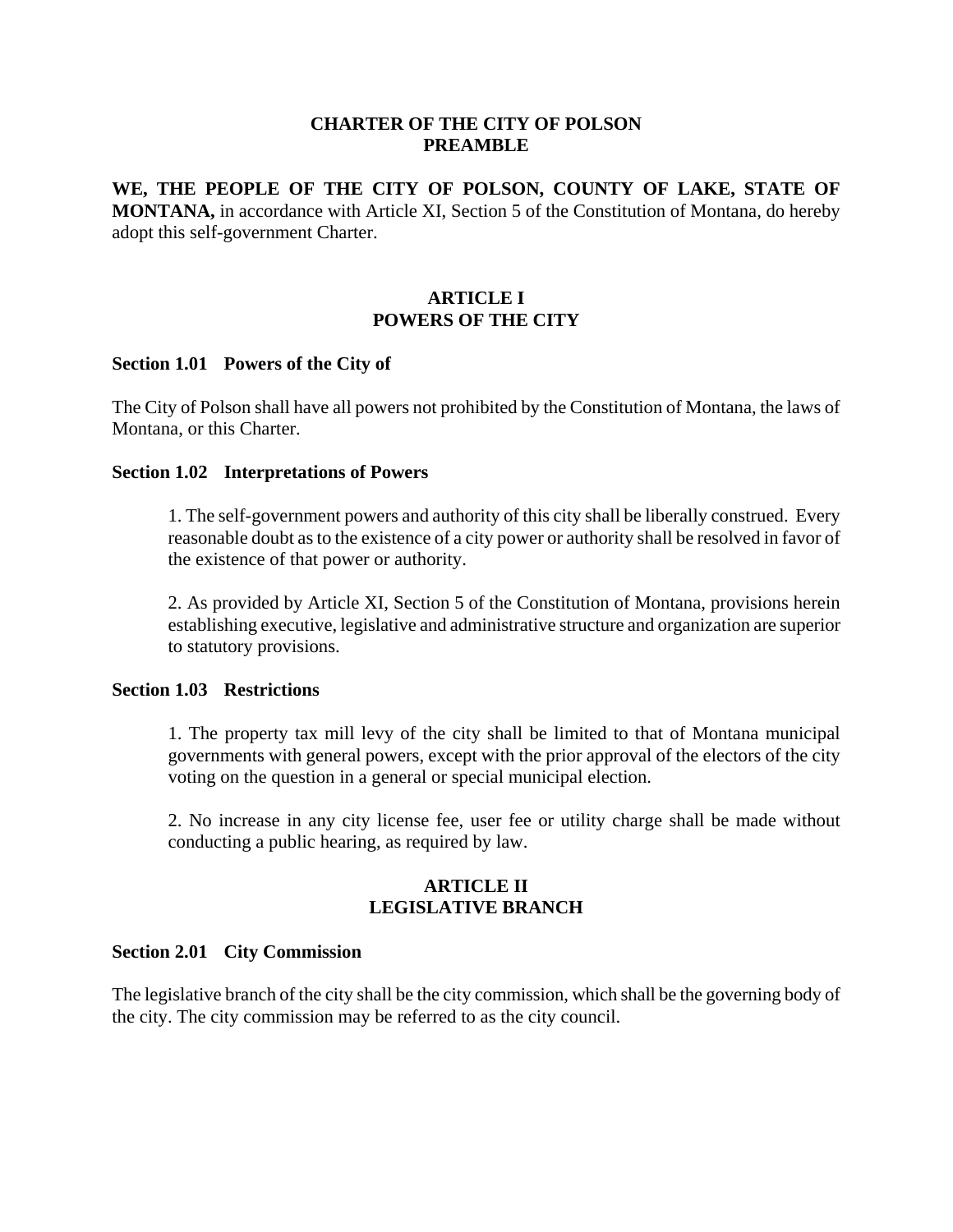# **Section 2.02 Composition**

The city commission shall be composed of six (6) commissioners, two elected from each of three (3) wards and a mayor, elected at large.

# **Section 2.03 Qualifications for Office**

Every resident of the City of Polson who is 18 years of age or older, a citizen of Montana and a qualified elector pursuant to Article IV, Section 2 of the Montana Constitution and who has resided within the city limits of the City of Polson for more than one year is eligible to hold the office of commissioner or mayor.

# **Section 2.04 Terms of Office**

- 1. Members of the commission shall be elected to four year, overlapping terms of office.
- 2. The mayor shall be elected to a four year term of office.

# **Section 2.05 Elections**

- 1. Commission members and the mayor shall be elected on a nonpartisan basis.
- 2. Commission members shall be elected by district (ward), which is apportioned by population. Candidates for the commission must reside within the ward they seek to represent at the time of their election and during the entire tem of office.
- 3. The mayor shall be elected at large and must reside within the city limits of the City of Polson at the time of election and during the entire tem of office.

# **Section 2.06 Vacancy in Office**

The offices of commissioner and mayor become vacant as prescribed by law.

# **Section 2.07 Removal from Office**

A commissioner or the mayor may be removed from office by a finding, adopted by the affirmative vote of four (4) commissioners, that the office has become vacant as prescribed by law or by the recall of the commissioner or the mayor by the electors of Polson, as prescribed by law.

# **Section 2.08 Filling Vacancies**

When a vacancy occurs in the office of commissioner or in the office of mayor, the position shall be considered open and subject to nomination and election at the next general municipal election,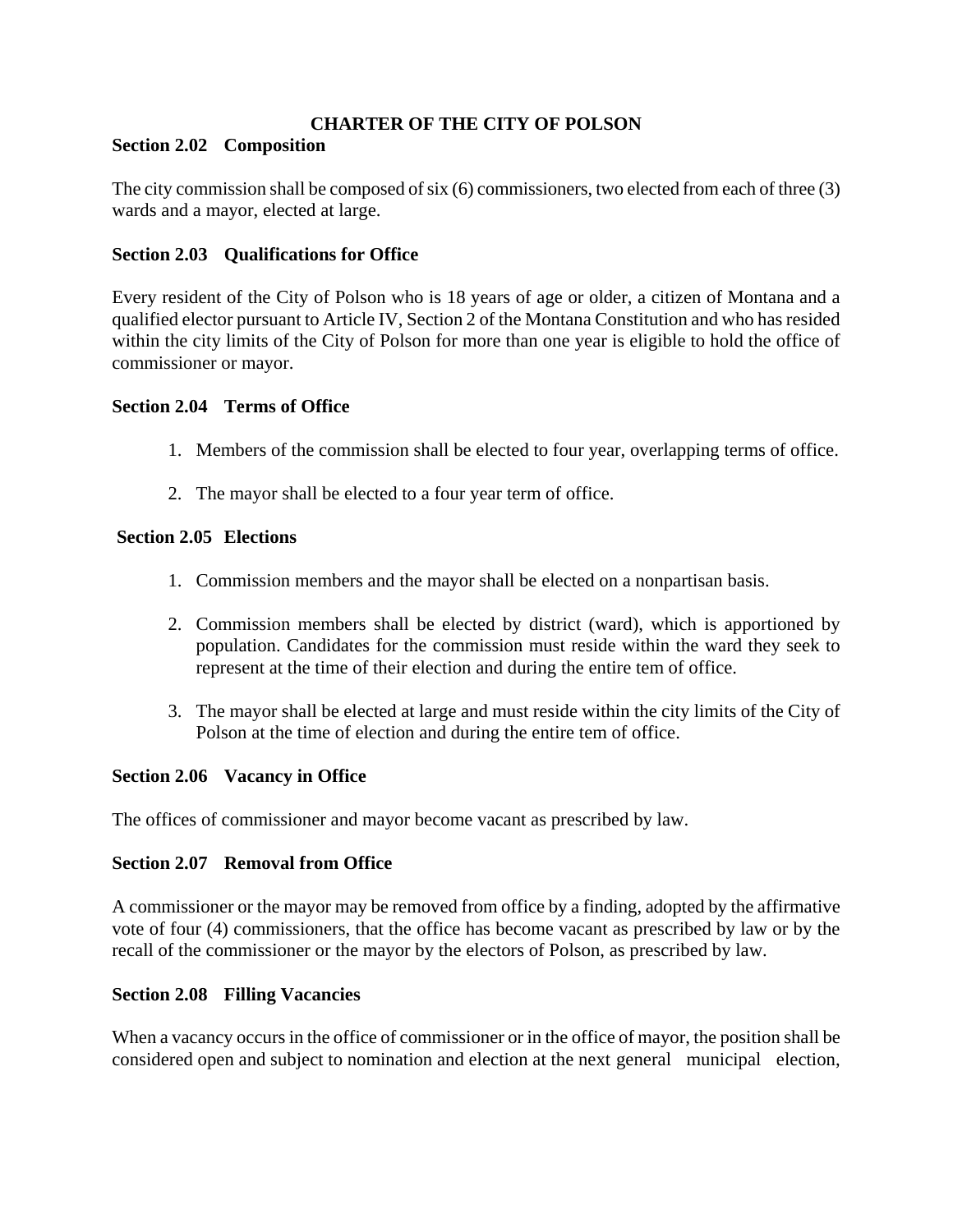except the term of office shall be limited to the unexpired term of the person who originally created the vacancy. Pending such election and qualification, the commission shall appoint within 30 days of the vacancy, by the affirmative vote of a majority of the commission members, a person possessing the qualifications for office required by law and this Charter to hold the office until the successor is elected and qualified.

## **Section 2.09 Powers and Duties**

1. The commission shall be the legislative and policy-making body of the city. All governing powers of the city shall be vested in the city commission except as otherwise provided by law or this Charter and the commission shall provide for the exercise thereof and for the performance of all duties and obligations imposed by law or this Charter.

2. All members of boards, other than temporary advisory committees established by the manager, shall be appointed by the commission. The appointment process shall be prescribed by commission resolution.

## **Section 2.10 Chairman of the Commission**

The chairman and presiding officer of the commission shall be the mayor, who shall vote as other members of the commission and shall not have veto authority. In the absence of the mayor, the commission shall select a person from among their own number to serve as acting chairman and presiding officer.

## **Section 2.11 Other Duties of the Mayor**

The mayor shall, be recognized as the principal officer of city government for ceremonial purposes and shall have no other executive or administrative duties, except as specifically prescribed by resolution.

## **Section 2.12 Legislative Action**

- 1. A quorum of not less than four (4) commission members, one of whom may be the Mayor, must be physically present when official actions are taken by the commission.
- 2. The affirmative vote of a majority of the commission members physically present at a lawful meeting of the commission, one of whom may be the mayor, shall be required for all official actions of the commission.

## **Section 2.13 Procedure**

The commission shall, by resolution, establish its rules of procedure and time and place of meetings.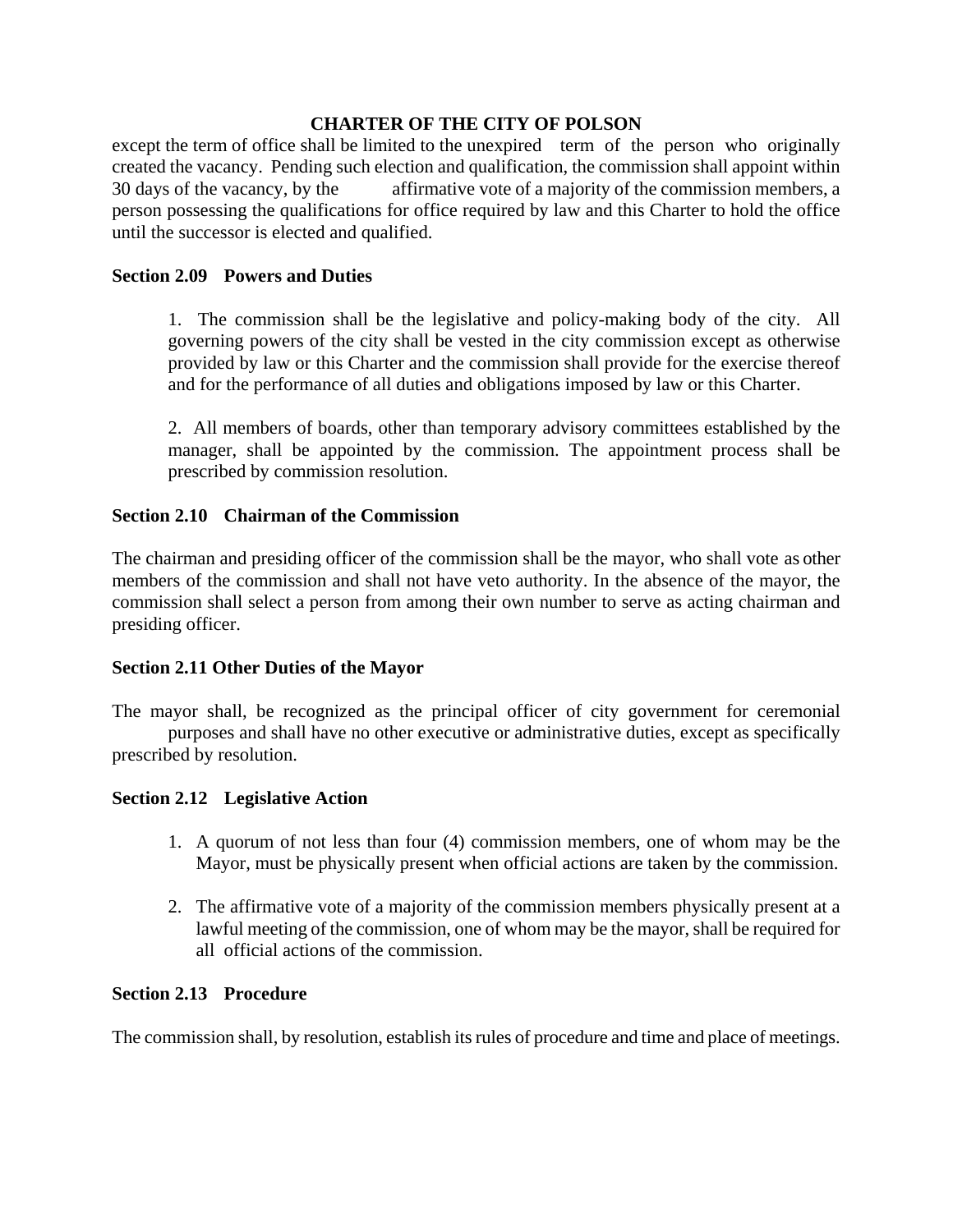## **Section 2.14 Compensation**

The compensation of the commission shall be set by ordinance.

#### **ARTICLE III EXECUTIVE BRANCH**

#### **Section 3.01 The City Manager**

1. The city manager, who shall be the chief executive and chief administrative officer of the city, shall be appointed by the city commission on the basis of merit only and may be removed only by the affirmative vote of four (4) members of the city commission.

2. The city manager shall be appointed by written contract which shall specify the duties and responsibilities, conditions of employment and compensation of the city manager. Said contract shall not exceed duration of two years unless specifically extended or renewed by majority vote of the city council

## **Section 3.02 Duties of the Manager**

The city manager shall:

- 1. enforce laws, ordinances, resolutions and this Charter;
- 2. perform the duties required by law, ordinance, resolution or this Charter;
- 3. administer the affairs of the city government;
- 4. direct, supervise, and administer all departments, agencies, and offices of the city except as otherwise provided by law, ordinance or this Charter;
- 5. carry out policies established by the commission;
- 6. prepare the commission agenda;
- 7. recommend measures to the commission;
- 8. report to the commission on the affairs and financial condition of the city government;
	- 9. execute bonds, notes, contracts, and written obligations of the commission, subject to the approval of the commission;
	- 10. report to the commission as the commission may require;
	- 11. attend commission meetings and may take part in the discussion, but may not vote;
	- 12. prepare and present the budget to the commission for its approval and execute the budget adopted by the commission;
	- 13. appoint, suspend, and remove all employees of the city except as otherwise provided by law, ordinance or this Charter;
	- 14. appoint members of temporary advisory committees established by the city manager.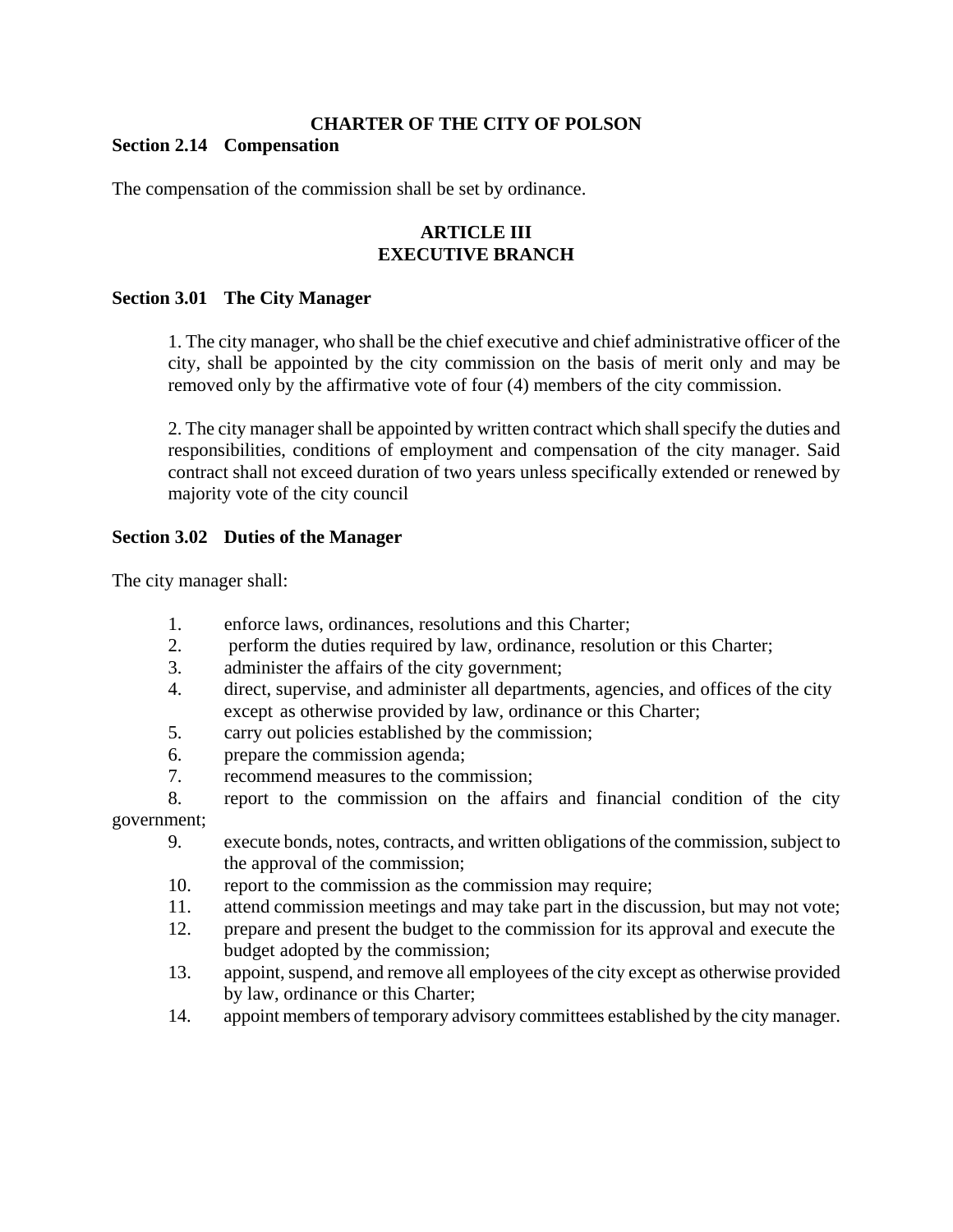## **Section 3.03 City Manager=s Supervisory Authority**

Employees appointed by the city manager and his or her subordinates shall be administratively responsible to the city manager. Neither the commission nor any of its members may dictate the appointment or removal of any employee whom the city manager or any subordinates are empowered to appoint. Except for the purpose of inquiry or investigation ordered by a majority vote of the commission, the commission and any of its members shall deal with city employees who are subject to the direction and supervision of the city manager solely through the city manager, and neither the commission nor its members may give orders to any such employee, either publicly or privately.

## **Section 3.04 Compensation**

The compensation of the manager shall be set by ordinance.

## **Section 3.05 Chief Legal Officer**

- 1. There shall be a chief legal officer of the city, who may be called the city attorney, appointed by the city manager with the consent of the commission, who shall serve as legal advisor to the city commission, the city manager, and all city departments, offices and agencies.
- 2. The chief legal officer shall be appointed by written contract which shall specify the duties and responsibilities, conditions of employment and compensation of the chief legal officer. Said contract shall not exceed duration of two years unless specifically extended or renewed by majority vote of the city council.
- 3. The chief legal officer shall represent the city in all legal proceedings unless otherwise determined by the commission and shall perform other duties prescribed by ordinance. The commission may engage such additional legal counsel as may be required to meet exigent circumstances.
- 4. The chief legal officer shall be supervised by the city manager and shall have the status of a department head, except that he or she may not be removed or suspended by the city manager without the consent of the commission.

# **ARTICLE IV JUDICIAL BRANCH**

## **Section 4.01 City Court**

There shall be a city court or municipal court as prescribed by law.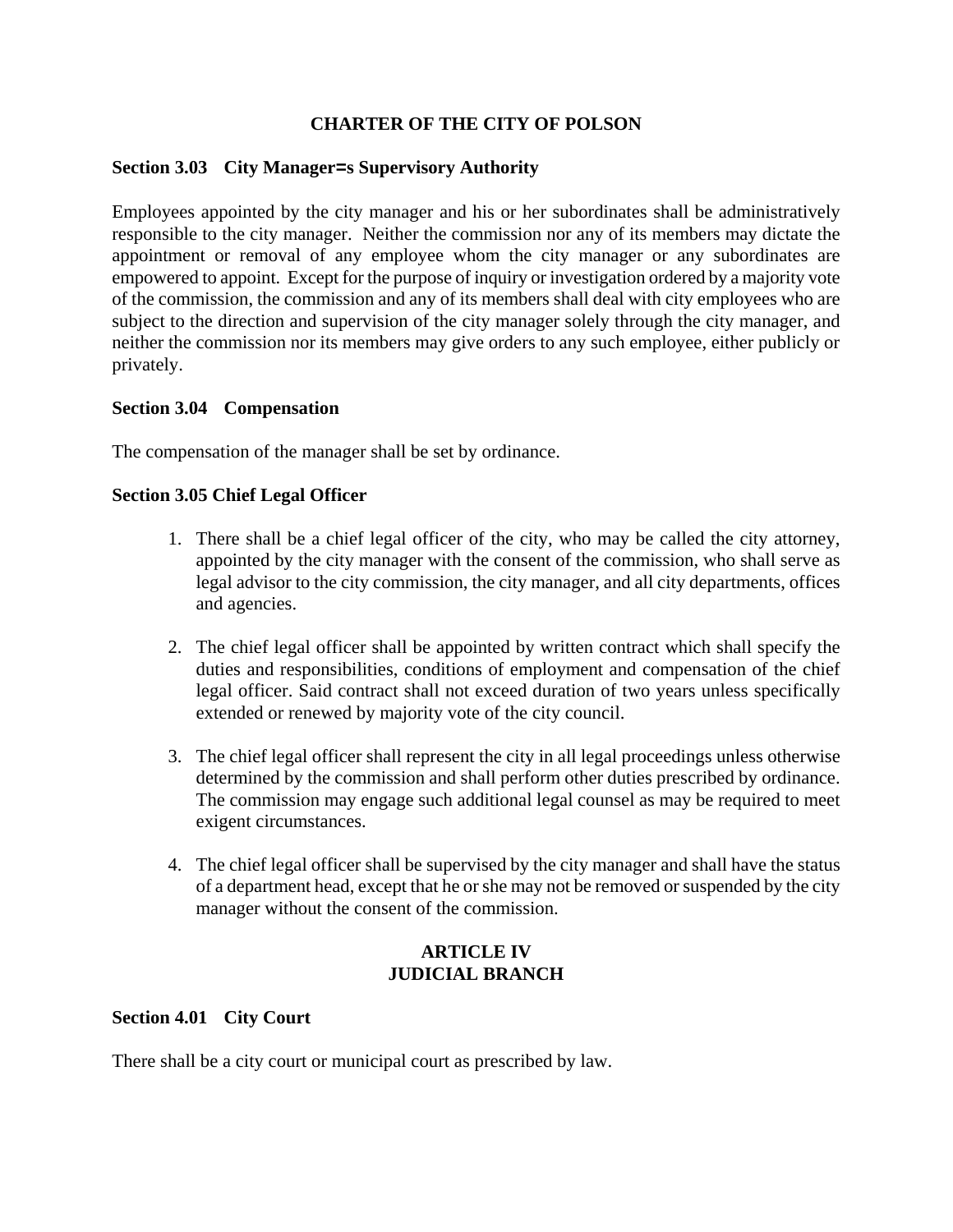# **ARTICLE V DEPARTMENT STRUCTURE**

#### **Section 5.01**

The organization of city departments shall be prescribed by ordinance.

## **ARTICLE VI GENERAL PROVISIONS**

#### **Section 6.01 Amendment of Charter**

This Charter may be amended only by the electors, as prescribed by law.

#### **Section 6.02 Effective Date**

This Charter shall become effective on July 1, 2007.

#### **Section 6.03 Oath of Office**

Before assuming the duties of office, all elected city officials and the city manager shall take and subscribe to the oath of office as prescribed in Article III, Section 3 of the Constitution of Montana.

#### **Section 6.04 Severability**

If any provision of this Charter is held invalid, the other provisions of this Charter shall not be affected thereby. If the application of the Charter, or any part of its provisions, to any person or circumstance is held invalid, the application of the Charter and its provisions to other persons or circumstances shall not be affected thereby.

#### **ARTICLE VII TRANSITION PROVISIONS**

#### **Section 7.01 General Transition**

Transition to this charter form of government shall be as prescribed by law. The Study Commission shall provide for such transition with an advisory plan consistent with law. This transition article shall not be published as part of the Charter after June 30, 2008.

#### **Section 7.02 Continuation in Office**

1. No current city employee shall lose employment solely because of the adoption of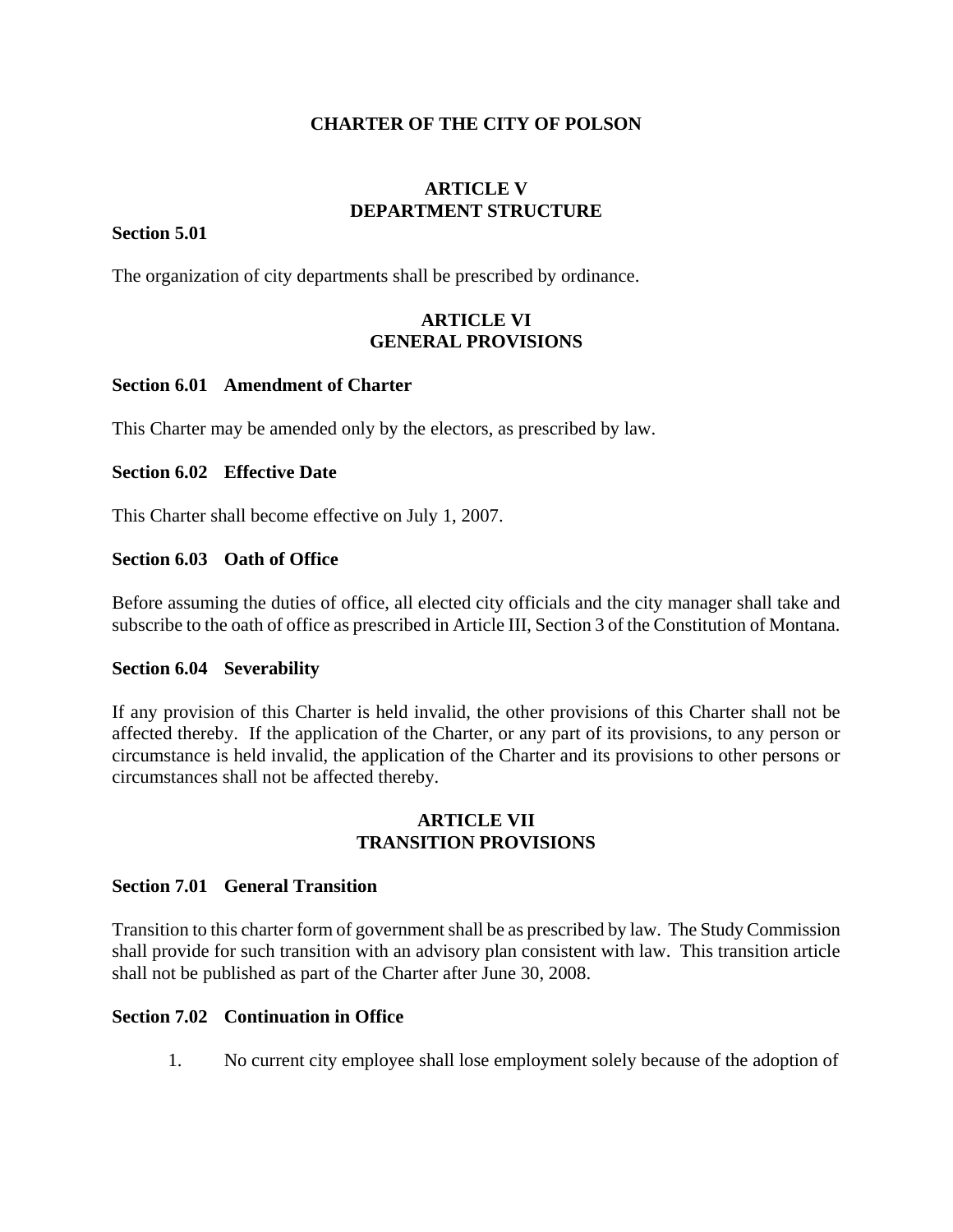this Charter.

- 2. All members of the city council holding office at the time this Charter is adopted may continue in office until their successors are elected, qualified and sworn into office.
- 3. The person serving as the incumbent mayor in the existing, council-mayor form of government may continue in that office until such time as the city manager is sworn into office, at which time the office of mayor in the existing council-mayor form of government shall be vacated. Pursuant to the provisions of section 2.08 of this Charter, the commission may appoint the incumbent mayor to serve as the mayor of the new government until the expiration of his original term of office.

## **Section 7.03 Review of Existing Ordinances**

All city ordinances, resolutions and rules of the City of Polson shall remain in effect until reviewed, continued, revised or repealed by the city commission. The city commission shall review and, where necessary, revise or repeal all city ordinances to provide for compliance and consistency with this Charter and state law no later than June 30, 2008.

> We, the Study Commissioners of the City of Polson do hereby certify that this is the self-government Charter proposed for the City of Polson by the Polson Local Government Review Study commission and adopted by the voters of Polson on November 7, 2006.

In testimony whereof, we set our hands.

 $\mathcal{L}_\text{max}$  , which is a set of the set of the set of the set of the set of the set of the set of the set of the set of the set of the set of the set of the set of the set of the set of the set of the set of the set of

 $\mathcal{L}_\text{max}$  , and the contract of the contract of the contract of the contract of the contract of the contract of the contract of the contract of the contract of the contract of the contract of the contract of the contr

SEAL.

Done at Polson, Montana this \_\_\_ day of \_\_\_\_\_\_, 2006.

 $\overline{\phantom{a}}$  , and the set of the set of the set of the set of the set of the set of the set of the set of the set of the set of the set of the set of the set of the set of the set of the set of the set of the set of the s

David Rensvold, Chairman

\_\_\_\_\_\_\_\_\_\_\_\_\_\_\_\_\_\_\_\_\_\_

\_\_\_\_\_\_\_\_\_\_\_\_\_\_\_\_\_\_\_\_\_

Elsa Duford

Nathan Pierce

Ryan Avison

Gayle Siemers

ATTEST: